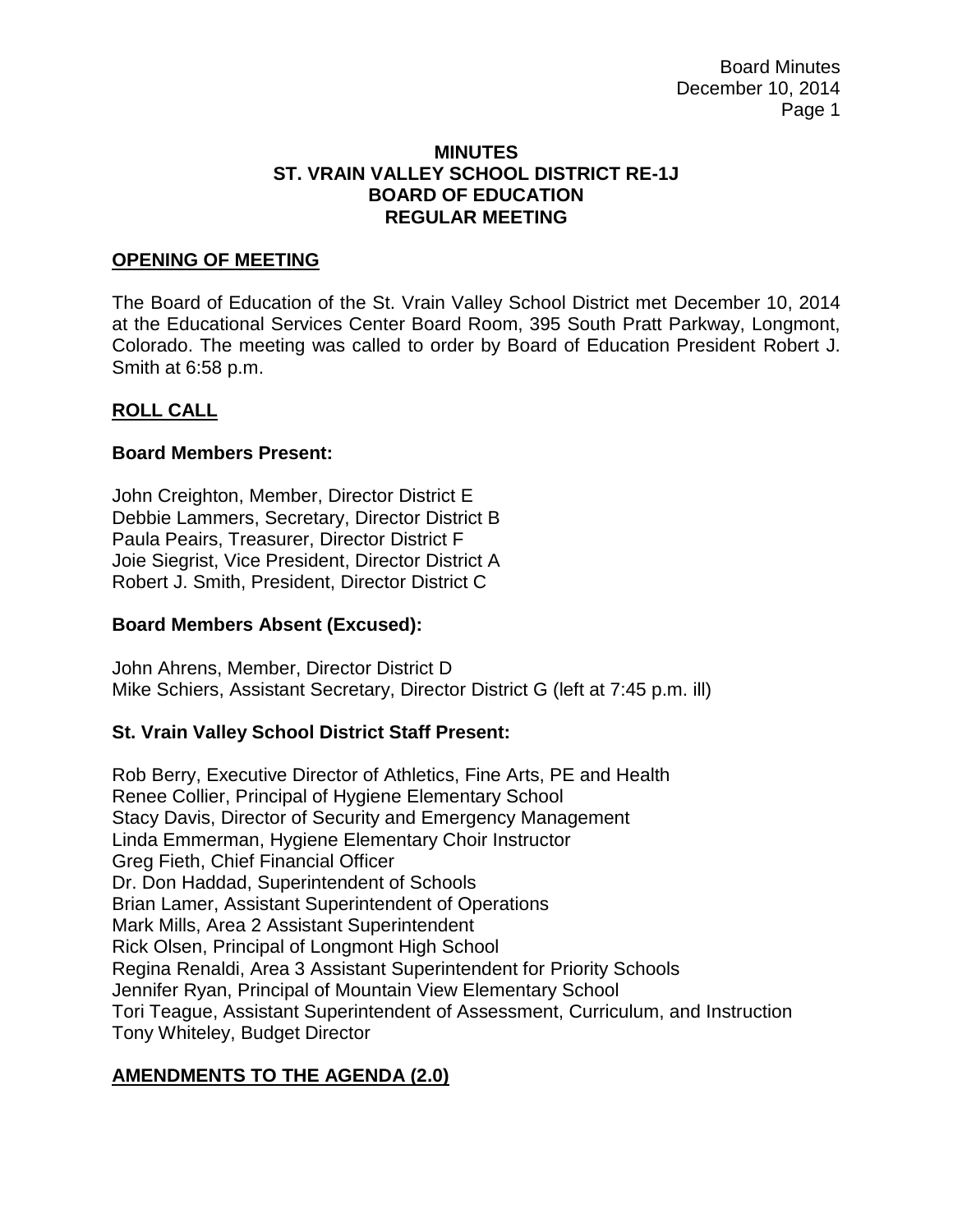The Agenda was accepted as presented.

# **AUDIENCE PARTICIPATION (3.0)**

None

# **BOARD RECOGNITIONS/PRESENTATIONS TO THE BOARD & BOARD COMMUNICATIONS/COMMENTS (4.0)**

### **Presentations to the Board**

Hygiene Principal Renee Collier introduced Hygiene Choir Instructor Linda Emmerman who directed her choir students in several songs.

### **Board Communications**

John Creighton –

Meetings Attended/Comments:

- Attended State Assessment Task Force Meeting.
- Attended CASB Convention.
- Attended Longmont High School football games and Skyline High School basketball games.

Debbie Lammers –

Meetings Attended/Comments:

- Attended CASB Convention including all meetings related to re-election for a Region 4 Board of Directors seat.
- Attended Principals Breakfast at Career Development Center. Thanks to Don for inviting the Board, and thanks to the CDC staff and students who did a great job.
- Thanked Dr. Haddad for participating in the Education Foundation for the St. Vrain Valley Board Meeting-group continues to be a great asset to the District and the schools.
- Attended Education Foundation for the St. Vrain Valley Meeting.
- Attended Board Policy Review Committee Meetings.
- Attended Niwot High School Musical "Shrek"-kids are so talented and liked how they recognized the seniors.
- Attended Niwot Elementary School Parent Update-thanked Principal Nancy Pitz for her leadership.

## Paula Peairs –

Meetings Attended/Comments:

- Attended the CASB Convention.
- Attended Skyline High School and Mead High School Open House events.
- Attended Leadership St. Vrain Meeting.
- Reported that the Douglas County voucher system has reached the Colorado Supreme Court.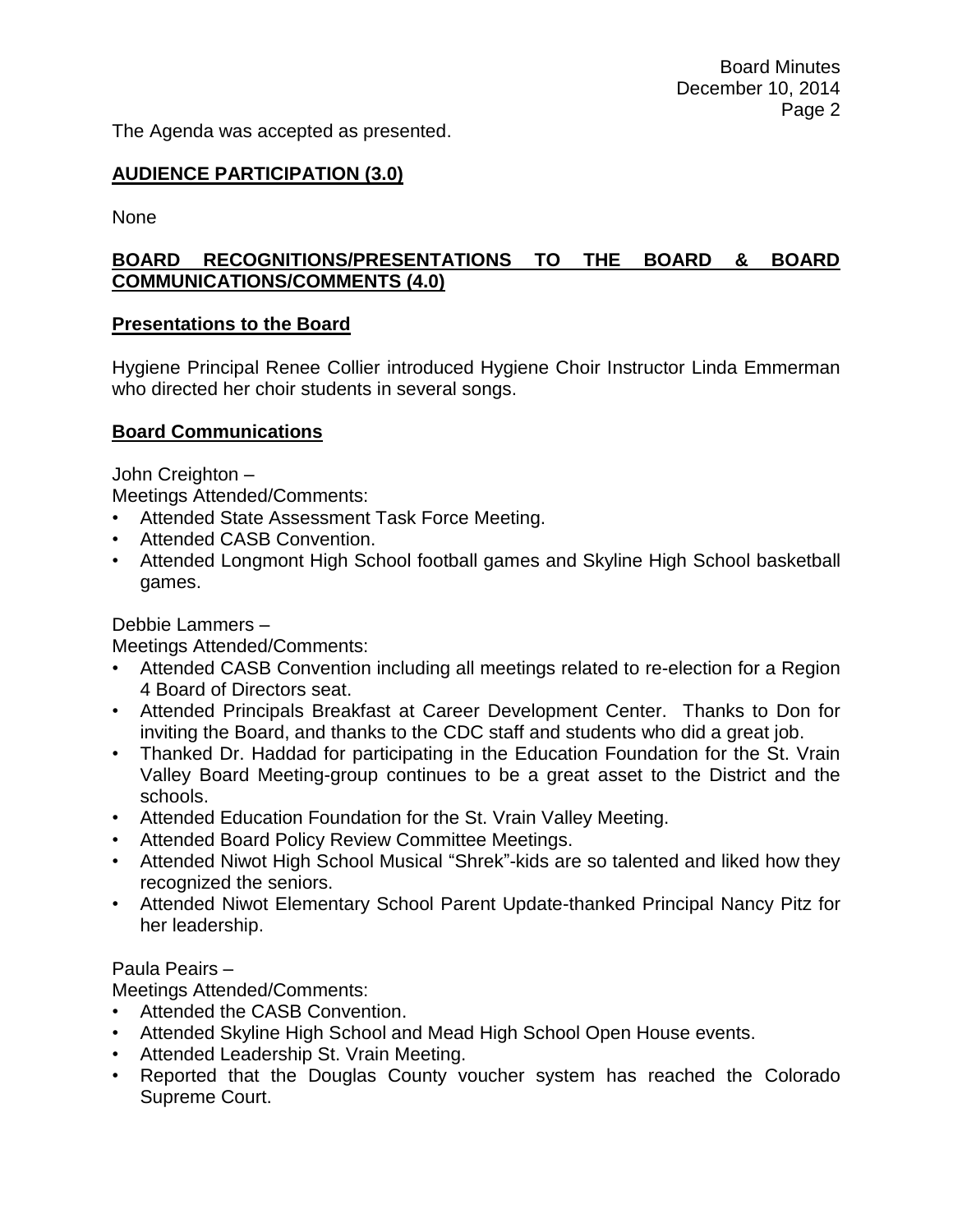- CMAS report-amazing comprehensive report and an improvement over assessment analysis the District has had in the past.
- Attended Board Policy Review Committee Meetings.

### Joie Siegrist –

Meetings Attended/Comments:

- Attended the CASB Convention.
- Attended Leadership St. Vrain Meeting.
- Attended holiday orchestra, jazz band, and choir concerts.
- Attended Finance and Audit Committee Meeting.
- Attended District Accountability and Accreditation Meeting.
- Attended Board Policy Review Committee meetings.
- Attended parent update meetings at Lyons Elementary and Westview Middle Schools.
- Attended Lyons M/S Open House-impressed with the CSU collaboration.

# Bob Smith –

Meetings Attended/Comments:

- Attended the CASB Convention.
- Attended Longmont High School Open House.
- Congratulated Debbie Lammers for being re-elected to the CASB Board of Directors-thanked her for representing our Board and the District.
- Attended Alpine Elementary STEM Parent Night.
- Attended Northridge Elementary PTO meeting.
- Attended Longmont High School Education Foundation meeting.
- Attended meetings with principals regarding curricular and non-curricular Board policies concerning student groups.
- Presented with Connie Syferd the 0-3 Initiative to the Longmont Rotary-felt they were very supportive of the early childhood initiative.
- Attended meetings regarding Healthcare reform.

# **SUPERINTENDENT'S REPORT (5.0)**

- Reported that this has been a very productive semester-Mtn View transformation project is just about done.
- Thanked Bob Smith for presenting to the Longmont Area Economic Council and thanked all Board members for representing the District and visiting all the schools.
- Reported that administration is working on a new salary schedule for teachers in January or February for implementation next year and he will keep the Board updated.
- Reported that the District has posted the positions of Mead High School Principal and Area 1 Assistant Superintendent.
- Reported that graduation requirements are changing pursuant to CDE and will update the Board on implications of the new set of regulations that will impact  $c$ urrent  $6<sup>th</sup>$  graders.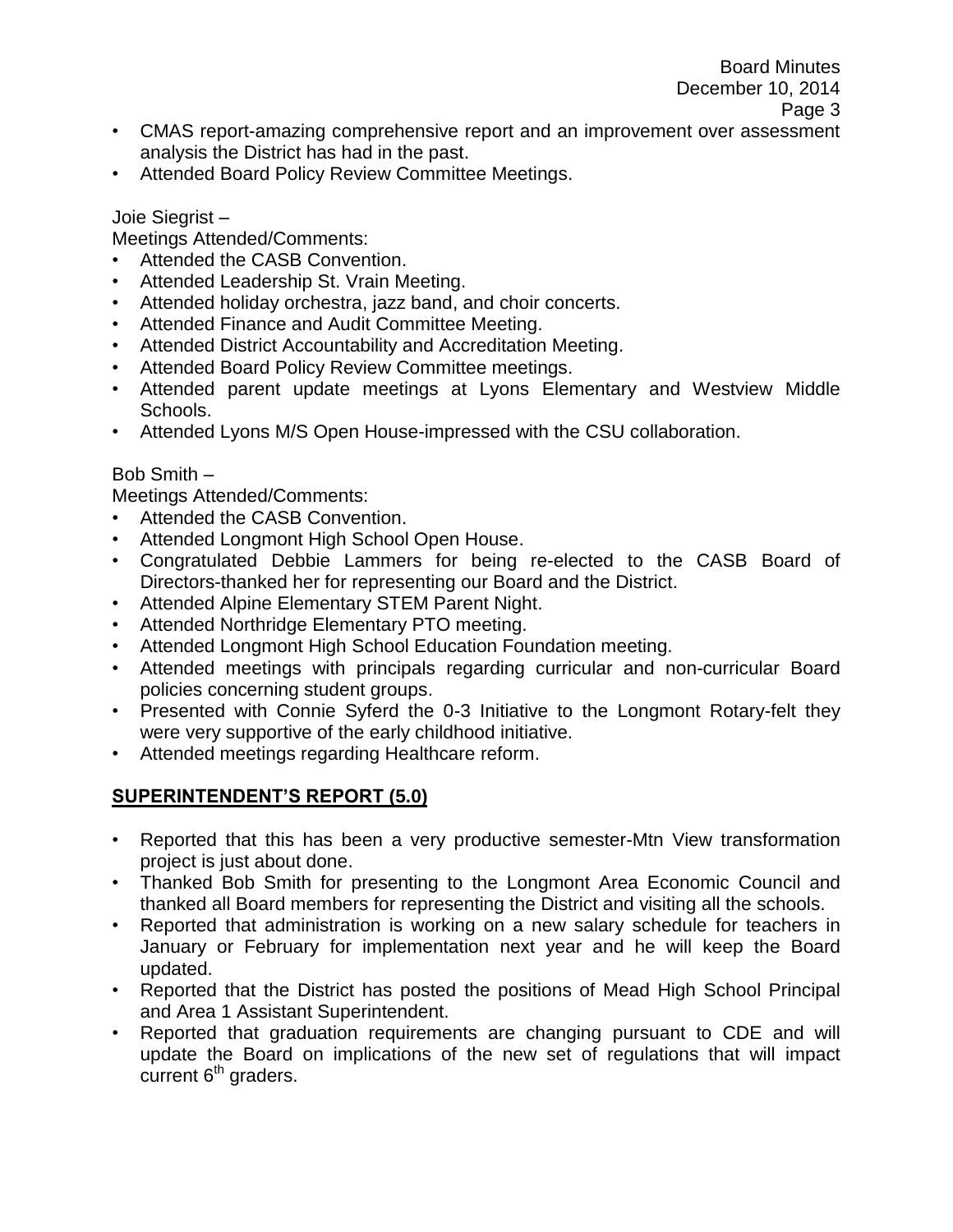- Very beginning stages of looking at an Energy Academy at Mead High School and a STEM and Aerospace program at Erie High School.
- Winter sports season has started-lot of exciting things happening.
- Reported that the District was granted two appeals-one for Longmont Estates and one for Columbine Elementary from CDE/State Board of Education on the accreditation status of those two schools.
- Starting negotiations with the St. Vrain Valley Education Association on January 15 look forward to a positive collaboration and will keep the Board updated.
- Met with the President of Cigna and Kaiser administration-working on health insurance reform-thanked Bob Smith for his leadership in the healthcare field.
- Planning a legislative breakfast at the Innovation Center on December 18, 2014. Working with Brandon Shaffer and invitations have gone out-will keep the Board updated.
- Working with a state-wide Superintendent team to secure as much state funding as possible.
- Attended Principals Breakfast at CDC-students and staff did a great job. Principals appreciate it that Board members attend and relayed their thanks.
- Attended Education Foundation for the St. Vrain Valley Board Meeting the EFSVV will post an Executive Director position which the District will fund.
- Dr. Haddad informed Board member Paula Peairs that her suggestion to add  $6<sup>th</sup>$  and 7<sup>th</sup> grade parents to the high school open houses will be implemented next year.

# **REPORTS (6.0)**

# **Longmont High School Student Advisory Council Feeder Report (6.1)**

Rick Olsen introduced the Longmont High School Student Advisory Council students Maddie Brown, Laura McConahy, and Cassidy Kindelspire. Advisory Council member Verena O'Malley was unable to attend. The students showed a video on the Longmont High School feeder schools. Mountain View Principal Jennifer Ryan and Hygiene Elementary School Principal Renee Collier were present.

Dr. Haddad thanked Rick Olsen for his leadership at Longmont High School.

## **Fall Athletics Report (6.2)**

Rob Berry introduced Lyons High School Coach Mark Roberts who introduced students from the winning cross country team: Paul Roberts, Joel Such, Landon Milbrath, and Adam Crowl (Matt and Brian Dillon were unable to attend). CeAnn Udovich, Sierra Tucker, and Sarah Roberts (Jenna Anderson, Faith Myers and Kate Berreman were unable to attend). Coach Roberts also introduced Lyons School Resource Officer Brit Fell and Sergeant in charge of the Town of Lyons Nick Goldberger. Assistant Coach Jeff Boele was unable to attend.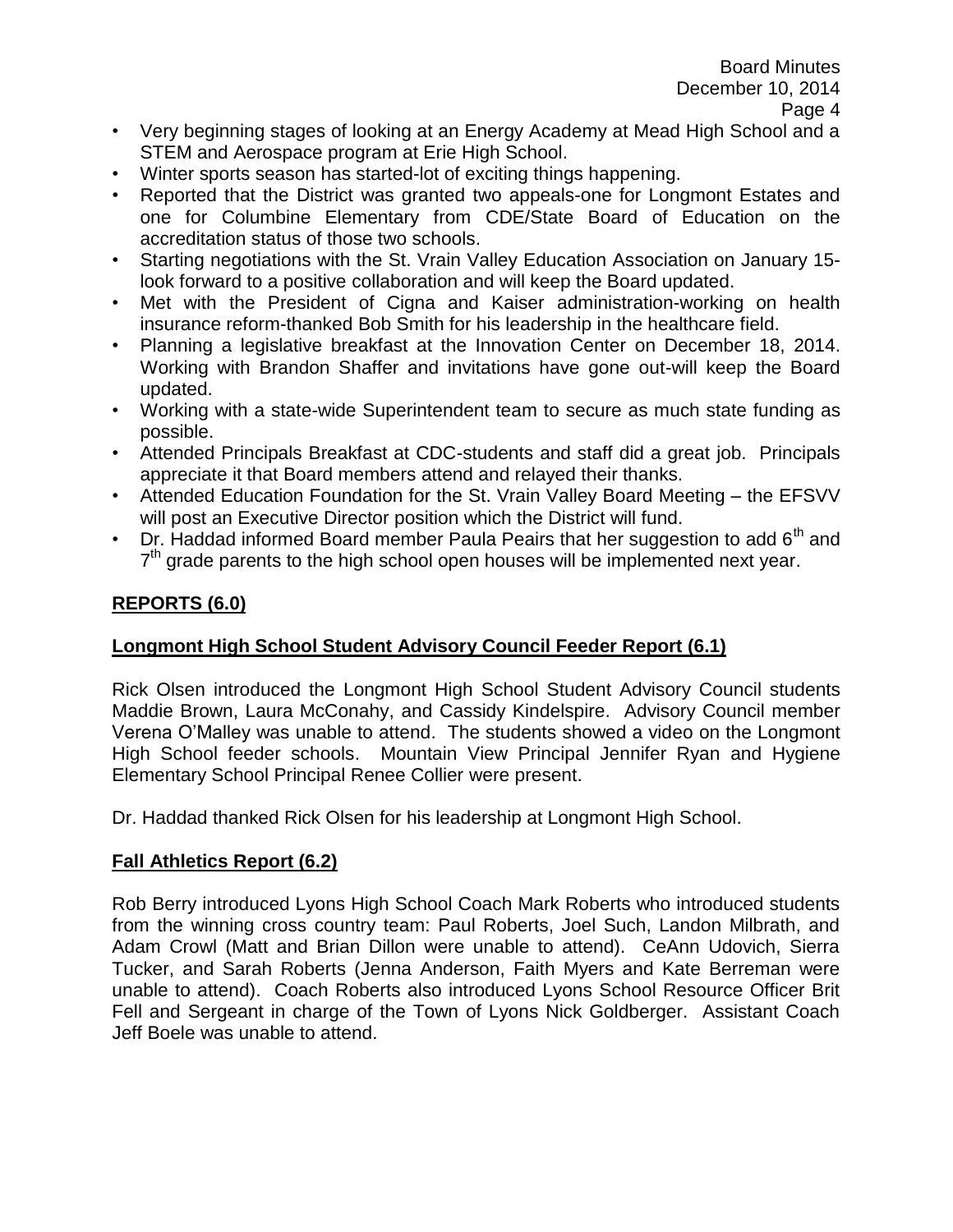NHS Athletic Director Chase McBride highlighted Niwot's athletic successes. He introduced Spencer Lang who was the top tennis singles state champion and Tennis Coach Miikka Keronen and Assistant Coach Amy Irwin.

Dr. Haddad noted that Chase is a former student athlete who he recognized for his outstanding experience as a high school, college and professional athlete. Paula Peairs thanked Coach Keronen for his coaching leadership.

Rob Berry provided the Board of Education with an extensive summary of the accomplishments of the sports teams and music events, competitions and awards for the 2014 Fall Athletics & Activities Report.

Dr. Haddad thanked Rob for his outstanding leadership of the District's Arts & Athletics Department.

# **October Enrollment Report 2014/2015 & Open Enrollment for 2015/2016 (6.3)**

Scott Toillion provided the Board of Education with a report regarding student enrollment for the current 2014-2015 school year and for Open Enrollment availability for the 2015-16 school year.

The St. Vrain Valley School District experienced continued strong growth in enrollment for 2014. Enrollment now stands at 30,017, up from 29,195 in 2013. (Including all preschool students and other programs, the District has now exceeded 31,000 students.) This is a growth rate of 2.82% and a gain of 822 students from the 2013 October Count. The greatest gains were in the Alternative Programs (+230 students), Erie Feeder schools (+216), Mead Feeder Schools (+118) and Frederick Feeder Schools (+100). All feeders saw growth except for slight declines in the Niwot and Longmont feeders.

The District enrollment for all schools came in at a 0.37% error over the anticipated projection for all schools, charters and programs. (Projected: 29,905 Actual: 30,017). This year's count and growth was significantly aided by a high attendance rate (97.3%) on the actual count day of October 1.

For the open enrollment period that extends through January 15, 2015 all schools are considered open and will receive applications. During this window, schools will receive applications and, by February 7, 2015, will notify applicants of their approval status. At schools with capacity or staffing concerns, a determination will be made through review by the Planning Department and Assistant Superintendents of the potential remedies that could be available to accommodate open enrollment approvals or whether particular grade levels will need to be closed to further open enrollment.

The Board thanked Scott for his work on the Enrollment Report. Bob Smith reported that there has been a 30% increase in student enrollment from the time he started on the Board seven years ago.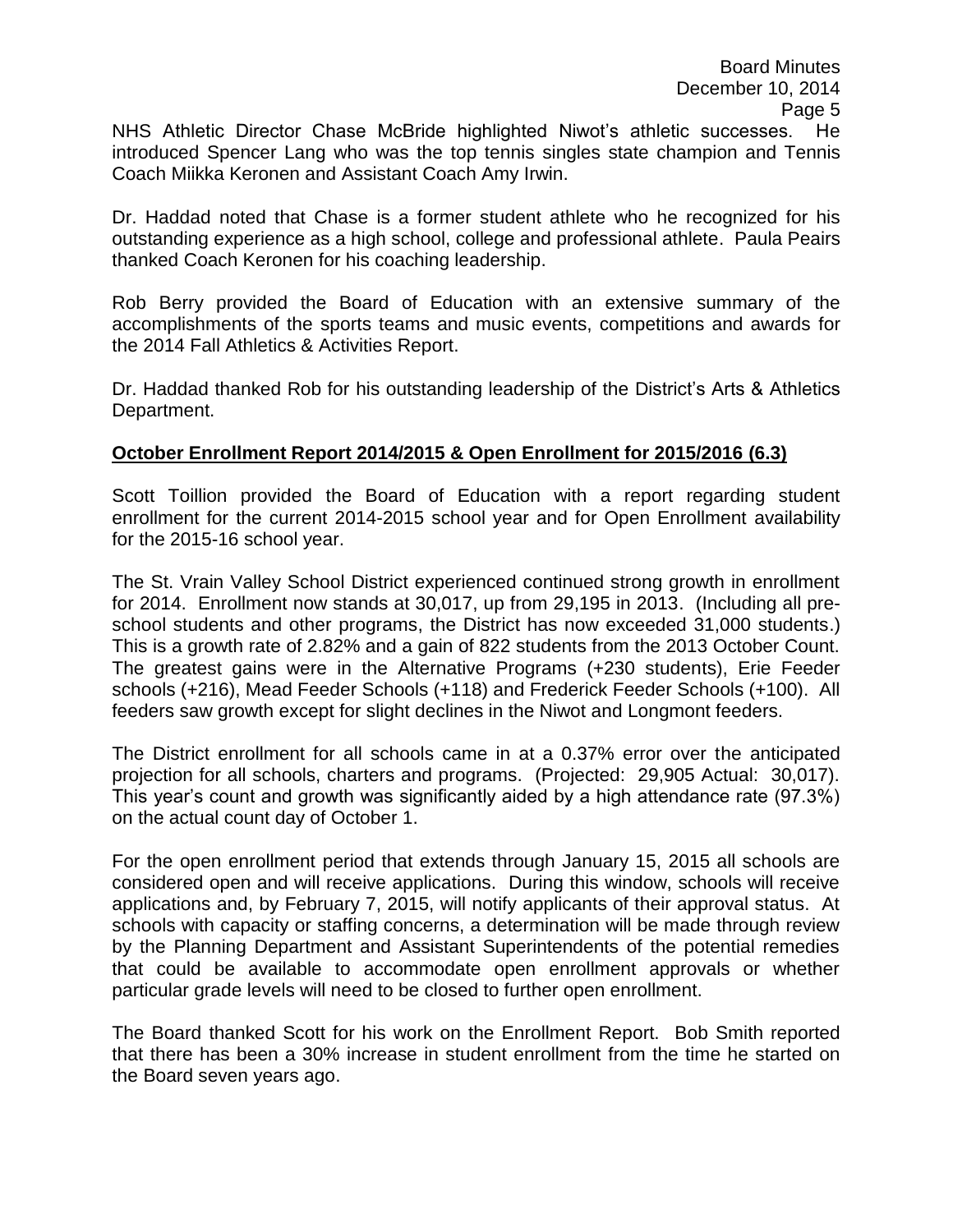# **District Financial Statements – Quarter Ending September 30, 2014 (6.4)**

Greg Fieth provided the Board of Education with the financial report for the first quarter of Fiscal Year 2015. At the work session prior to this Board meeting, information related to the financial statements for the quarter ending September 30, 2014 were provided to the Board in compliance with all aspects of Policy DBI.

The amended budget needs to be reviewed and adopted prior to January 31, 2015. It is the Finance Department's intent to present the amended budget to the Board at its January 14, 2015 Board Meeting and ask the Board for adoption of it at its January 28, 2015 Board Meeting.

### **CONSENT ITEMS (7.0)**

Joie Siegrist moved to approve Consent Agenda Items 7.1 through 7.4. Debbie Lammers seconded.

- 1. Approval: Staff Terminations/Leaves
- 2. Approval: Staff Appointments
- 3. Approval: Approval of Minutes for the November 12, 2014 Regular Meeting, and the November 19, 2014 Study Session
- 4. Approval: First Reading, Adoption, Board Policy KH-E-St. Vrain Valley Gift Acceptance Form

The motion carried by unanimous roll call vote: [John Ahrens, absent; John Creighton, yes; Debbie Lammers, yes; Paula Peairs, yes; Mike Schiers, absent; Joie Siegrist, yes; Bob Smith, yes].

## **ACTION ITEMS (8.0)**

## **Naming of Preschool and Kindergarten Center at Mountain View Elementary (8.1)**

John Creighton moved that the Board of Education approve the name of STEM Discovery at Mountain View Elementary for the new Preschool/Kindergarten Center at Mountain View Elementary. Joie Siegrist seconded.

Mark Mills and Mountain View Elementary Principal Jennifer Ryan thanked the Board for the transformation of Mountain View and invited the Board to come to see the changes. Jennifer Ryan and Bob Smith thanked Brian Lamer and his crew for their work on the transformation, and think it is such a tremendous asset to the neighborhood. Mark thanked Jennifer for her enthusiasm with the project and enjoys working with her. Jennifer thanked the Board for recognizing the early childhood needs in the community, and thanked Brian Lamer and his team for guiding her through the process.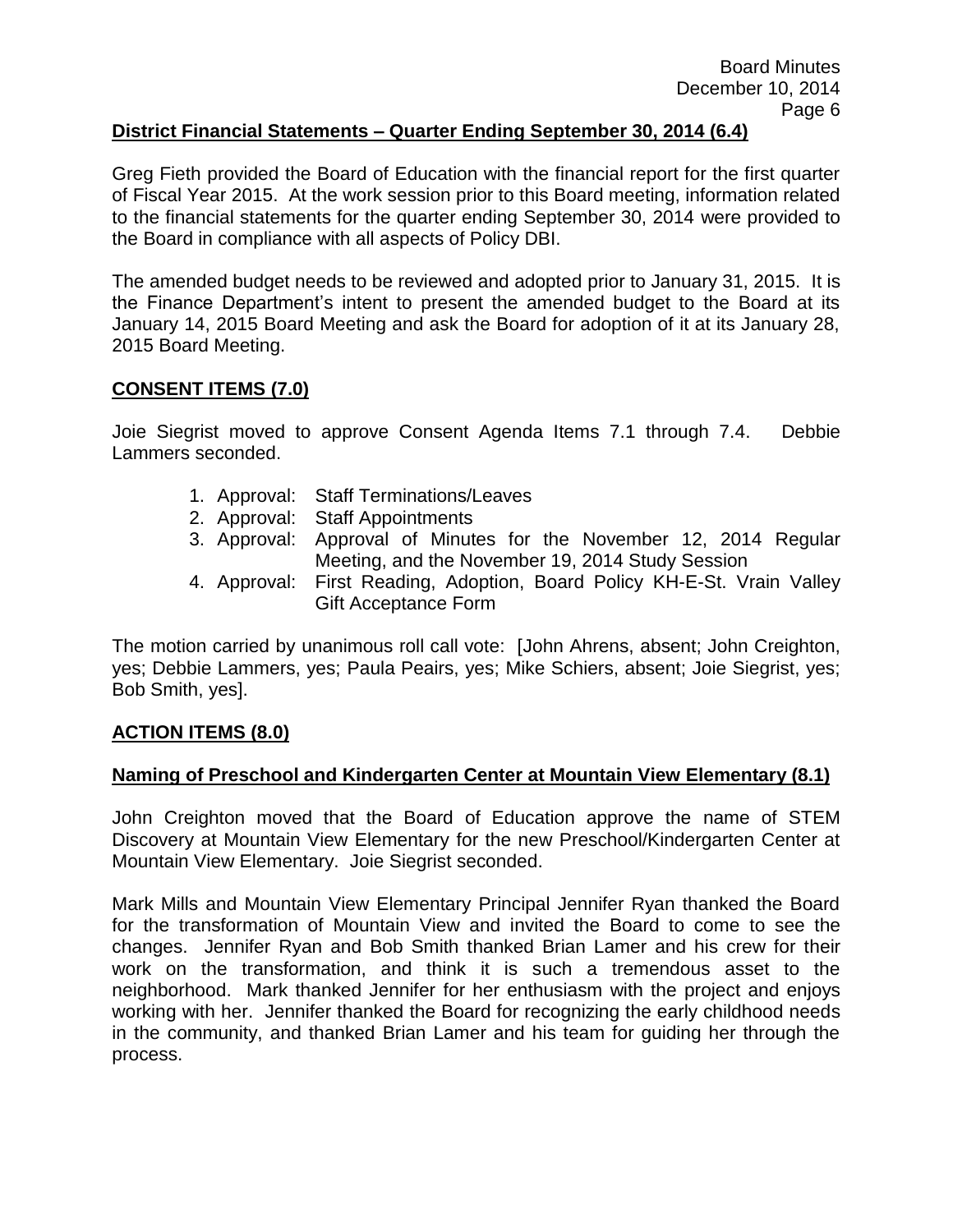Board Minutes December 10, 2014 Page 7 OPTION #1: STEM Discovery at Mountain View Elementary-Joie Siegrist/John Creighton/Bob Smith OPTION #2: STEM Discovery Zone at Mountain View Elementary OPTION #3: STEM Launch Pad at Mountain View Elementary-Paula Peairs OPTION #4: STEM Exploration at Mountain View Elementary

Pursuant to SVVSD Board of Education Policy FF and FF-R, an Advisory Committee was convened in order to rename a portion of the building. The Committee participants included St. Vrain staff, community members, Reading League of Longmont City Volunteers, and parents.

The Committee met to learn more about the STEM programming and Design Thinking opportunity offered for our future Preschool and Kindergarten students enrolled in the school. After learning more about the programming and having an opportunity to ask questions, participants generated ideas. The original list of names generated netted approximately 39 names. From this original list, the Committee narrowed the list to the above-mentioned names. All were in agreement that the community would accept any one of the potential names presented to our Board of Education. No discussion occurred around mascot or school colors as this STEM center is part of the larger school represented by Mountain View Mustangs.

Dr. Haddad reported that this new transformation of Mountain View Elementary cost \$1.7 million. He thanked Brian Lamer and his team, Principal Jennifer Ryan, and the community for the passage of the bond to make this transformation possible.

The motion carried by unanimous roll call vote: [John Ahrens, absent; John Creighton, yes; Debbie Lammers, yes; Paula Peairs, yes; Mike Schiers, absent; Joie Siegrist, yes; Bob Smith, yes].

## **Approval of 2014 Mill Levy Certification (8.2)**

Debbie Lammers moved that the Board of Education approve the 2014 Mill Levy certifications, as presented. Paula Peairs seconded.

Tony Whiteley reported on the final certification of assessed valuation of the mill levies for Boulder, Weld, Larimer, and the City and County of Broomfield.

The motion carried by unanimous roll call vote: [John Ahrens, absent; John Creighton, yes; Debbie Lammers, yes; Paula Peairs, yes; Mike Schiers, absent; Joie Siegrist, yes; Bob Smith, yes].

# **Approval of Budget Development Calendar, Board Exhibit DBG-E (8.3)**

Joie Siegrist moved that the Board of Education approve the revisions to Board Exhibit DBG-E, Budget Development Calendar. Paula Peairs seconded.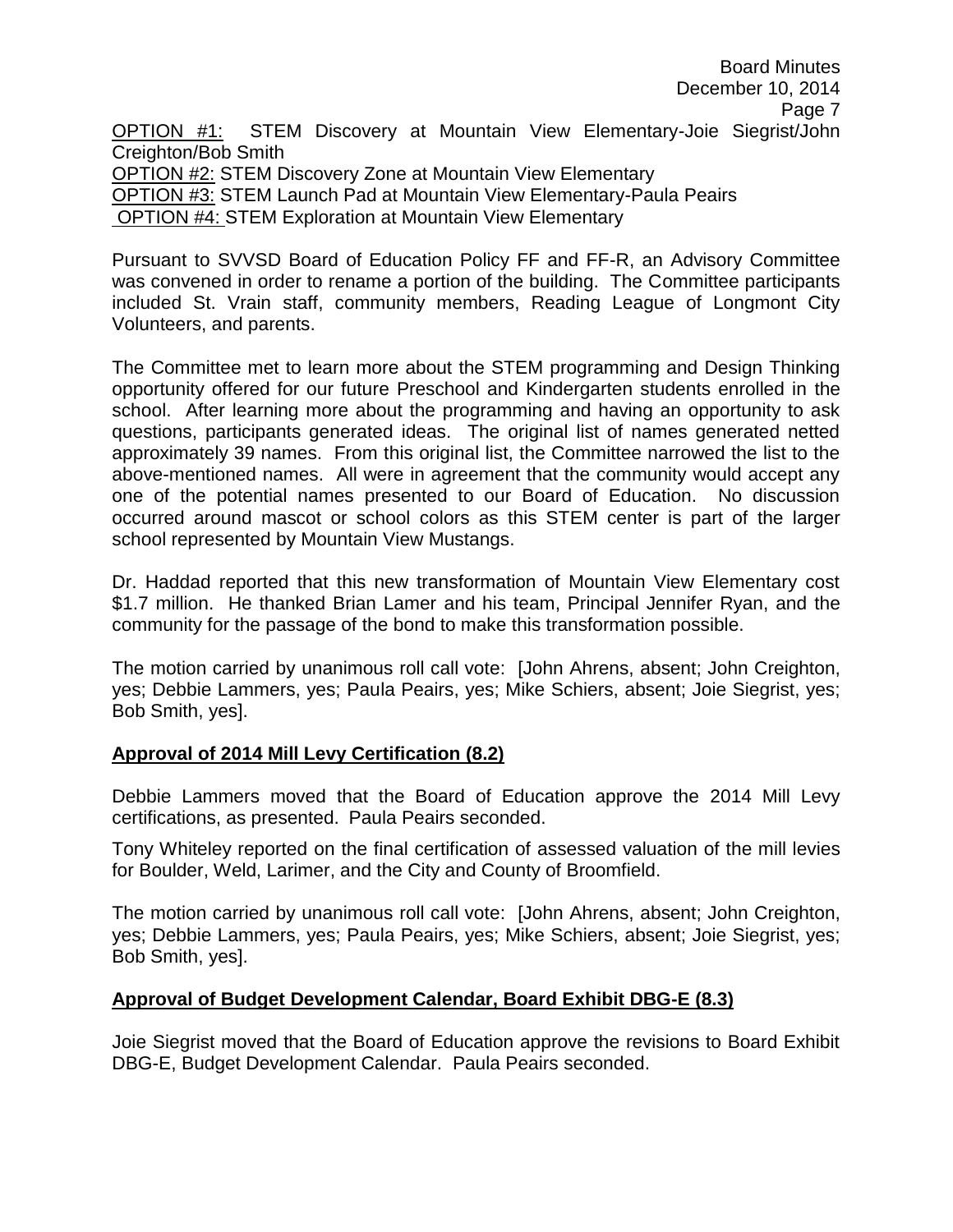Tony Whiteley reported that the Budget Development Calendar has been updated to reflect appropriate dates for the 2015-2016 budget process. In order for the Board to be fully aware of the dates and activities scheduled for that purpose, the Budget Development Calendar is an Exhibit to Policy DBG.

The motion carried by unanimous roll call vote: [John Ahrens, absent; John Creighton, yes; Debbie Lammers, yes; Paula Peairs, yes; Mike Schiers, absent; Joie Siegrist, yes; Bob Smith, yes].

## **Request to Grant Exception to Conflict of Interest Policy (8.4)**

John Creighton moved that the Board of Education allow an exception to the current Conflict of Interest Policy GBEA-1. This exception would enable Eric Ottem to sell refurbished musical instruments to the District. Debbie Lammers seconded.

Board Policy GBEA-1, Staff Conflict of Interest, states, "No school district employee or firm owned by a school district employee shall be allowed to sell to the District or to school districts served by the school district, goods or services of any kind without express prior written consent of the Board of Education."

Eric Ottem is employed by the District as an Assistant Principal at Silver Creek High School. He also refurbishes trumpets for resale. Eric sells most of his vintage trumpets through eBay to buyers worldwide, but offers refurbished student horns at his own cost (plus expenses for parts) to District band programs.

Since Mr. Ottem is an employee and collects, refurbishes, and sells trumpets through his separate business, he is requesting a waiver from Policy GBEA-1 so he can continue to sell trumpets and eventually other instruments to all schools within the St. Vain Valley School District.

The motion carried by unanimous roll call vote: [John Ahrens, absent; John Creighton, yes; Debbie Lammers, yes; Paula Peairs, yes; Mike Schiers, absent; Joie Siegrist, yes; Bob Smith, yes].

#### **DISCUSSION ITEMS (9.0)**

## **CASB Convention Follow-Up (9.1)**

Annually, CASB holds a convention in Colorado Springs for school board members and school district administration throughout Colorado to exchange ideas, gather input, and develop skills. The Board took this opportunity to share the information they gathered from this Convention.

Bob Smith-great to have the students there; outstanding graduation requirement session-believes St. Vrain has the best opportunity in a long time to reshape education with our successes in technology and a flexibility in the graduation requirements; Ken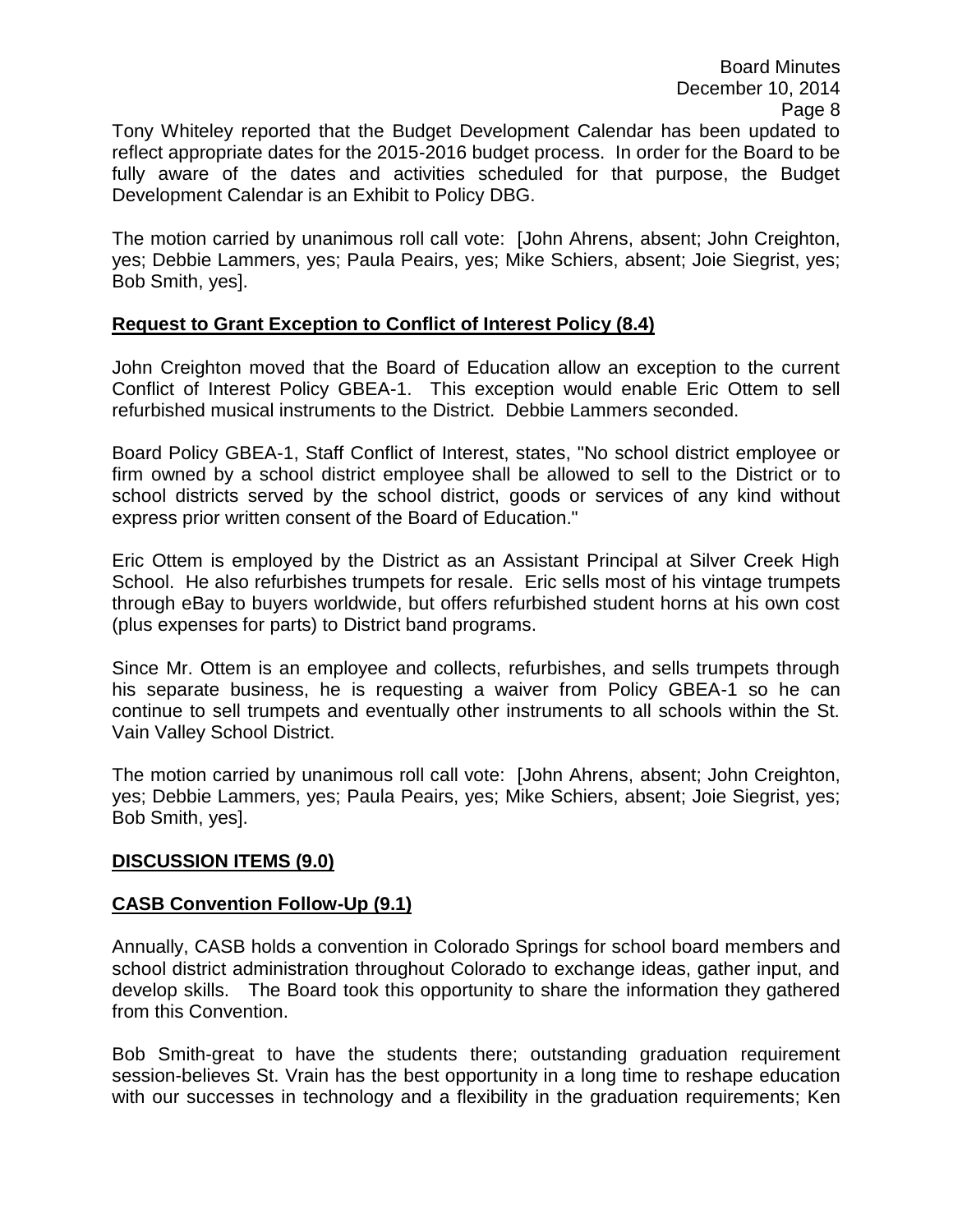John Creighton-enjoyed our District STEM presentation by Dr. Haddad and Regina Renaldi/exciting things going on in our District and a lot to be proud of in St. Vrain; left Colorado Springs thinking that, for the last 30 years education reform has been framed as an issue of accountability-wondering how do we make schools move forward through the next 30 years to make schools more engaging for more students more of the time rather than focusing on the accountability debate.

Paula Peairs-really enjoyed it this year-context was important; attended two breakouts-Eagle County School District demonstrating their school framework and strategic plan; and Adams 50 School District demonstrating their competency-based education and their fascinating approaches to district management. Under a more global level, it was helpful to talk to other Boards to confirm that what we are doing in SVVSD is going so well. Appreciates that the public allows our Board to attend the Convention, as well as the students. Thinks that the students who attended from the District's Student Advisory Council got a new appreciation for our District and how well is it run. Enjoyed Jim Collins *Good to Great* presentation-SVVSD is in alignment with so many of his proven concepts with our business practices. Paula noted how well our Board functions with the classroom focus in mind.

Debbie Lammers-attended a session presented by a Senior Fellow from Intel discussing the role of technology in education. His thoughts on the P-TECH environment in terms of expanding curriculum options for students were interesting, and she had the opportunity to sit down and talk to him at length after the presentation. He had some interesting thoughts on school districts partnering with nationally-known businesses, and she will share that with the Board. Felt the students really benefited from other student leadership groups and events at the Convention. Thanks to Don and the District for sending our students to the Convention. Was re-elected to the CASB Board of Directors for Region 4, and looks forward to continuing her work on the Legislative Resolutions Committee and on the School Safety Resource Center's Advisory Board. Make-up of the CASB Board of Directors has changed with the addition of a Denver Public Schools Board Member. The Douglas County School District Board has rejoined as a CASB member. Conclusion after Convention-all districts are very much aligned in that we all share in the same state-wide concerns and issues.

Joie Siegrist-thank you for bringing the students. She encouraged community members to stop into a school, attend an athletic event, and have a conversation with students in the District. The Convention underscored the importance for her and as a Board member to stay the course in putting kids first, having a systematic approach, and to remember goals and to balance those goals with mandates and reforms. Important to continue to get input from experts in education and to do what is right for the students. Thanked all Board members for their leadership for the community.